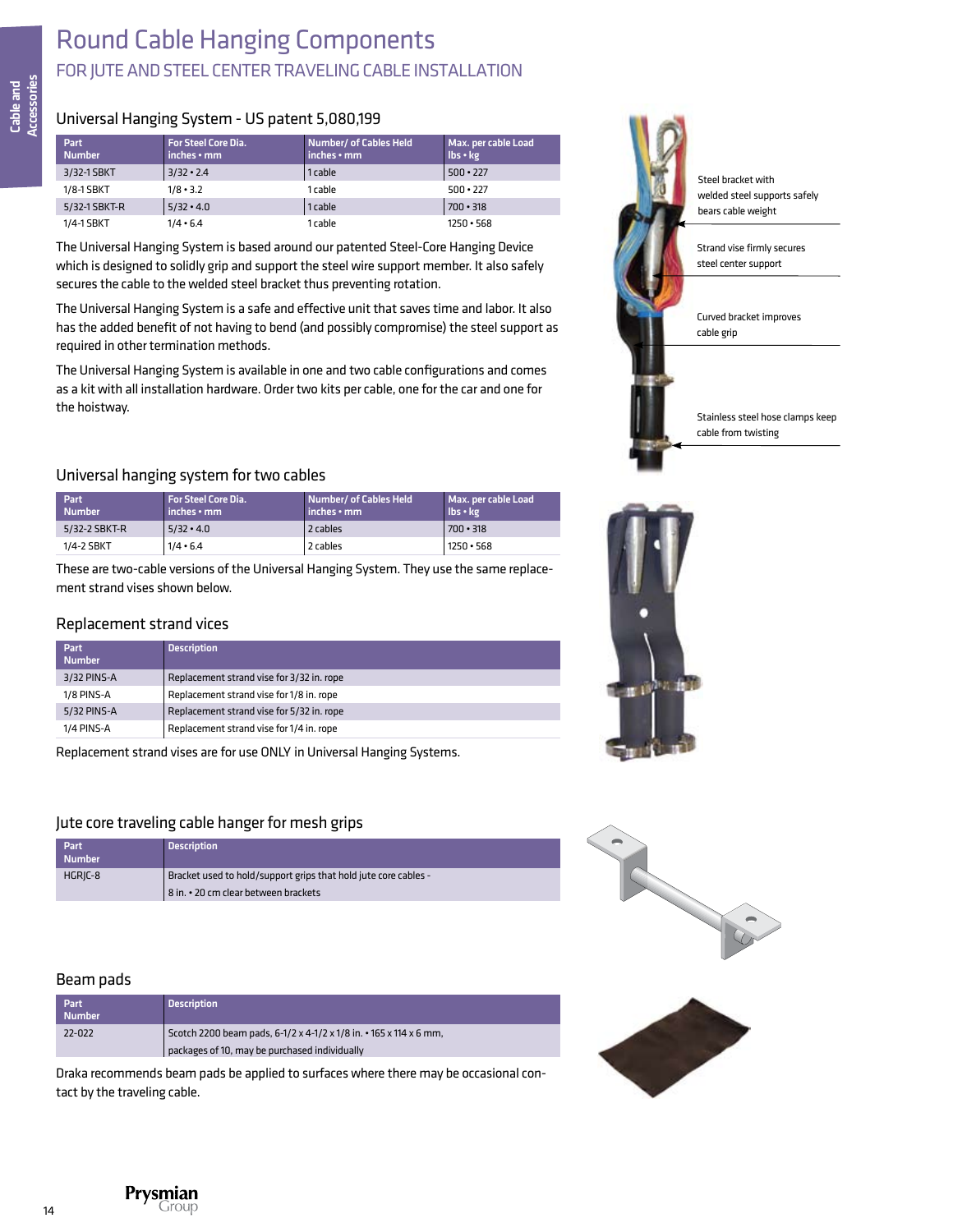| $S^{n}$ , $S^{n}$ , $S^{n}$ , $S^{n}$ , $S^{n}$ , $S^{n}$ , $S^{n}$ , $S^{n}$ , $S^{n}$ , $S^{n}$ , $S^{n}$ , $S^{n}$ , $S^{n}$ , $S^{n}$ , $S^{n}$ , $S^{n}$ , $S^{n}$ , $S^{n}$ , $S^{n}$ , $S^{n}$ , $S^{n}$ , $S^{n}$ , $S^{n}$ , $S^{n}$ , $S^{n}$ , $S^{n}$ , $S^{n}$ , $S^{n}$ |                                        |                           |                                        |                                       |  |
|---------------------------------------------------------------------------------------------------------------------------------------------------------------------------------------------------------------------------------------------------------------------------------------|----------------------------------------|---------------------------|----------------------------------------|---------------------------------------|--|
| Part<br><b>Number</b>                                                                                                                                                                                                                                                                 | <b>Cable Dia. Range</b><br>inches • cm | Maximum Load*<br>Ibs • kg | <b>Eve Length</b><br>$inches \cdot mm$ | Nom. Mesh Length<br>$inches \cdot mm$ |  |
| 022-01-013                                                                                                                                                                                                                                                                            | $.50$ to $.62 \cdot 1.27$ to 1.57      | $106 \cdot 48$            | $7.0 \cdot 178$                        | $10.0 \cdot 254$                      |  |
| 022-01-014                                                                                                                                                                                                                                                                            | $.63$ to $.74 \cdot 1.60$ to $1.88$    | $158 \cdot 72$            | $8.0 \cdot 203$                        | $10.0 \cdot 254$                      |  |
| 022-01-015                                                                                                                                                                                                                                                                            | .75 to .99 • 1.91 to 2.51              | $204 \cdot 93$            | $8.0 \cdot 203$                        | $13.0 \cdot 330$                      |  |
| 022-01-017                                                                                                                                                                                                                                                                            | 1.00 to 1.24 $\cdot$ 2.54 to 3.15      | $322 \cdot 146$           | $9.0 \cdot 229$                        | $14.0 - 356$                          |  |
| 022-01-018                                                                                                                                                                                                                                                                            | 1.25 to 1.49 . 3.18 to 3.78            | $322 \cdot 146$           | $10.0 \cdot 254$                       | $15.0 \cdot 381$                      |  |
| 022-01-019                                                                                                                                                                                                                                                                            | 1.50 to 1.74 . 3.81 to 4.42            | $322 \cdot 146$           | $12.0 \cdot 305$                       | $17.0 \cdot 432$                      |  |
| 022-01-020                                                                                                                                                                                                                                                                            | 1.75 to 1.99 $\cdot$ 4.45 to 5.05      | $430 \cdot 195$           | $14.0 \cdot 356$                       | $19.0 \cdot 483$                      |  |

### Single eye / single weave / closed mesh - tinned bronze

# Single eye / single weave / split laced - tinned bronze

| Part<br><b>Number</b> | <b>Cable Dia. Range</b><br>$inches \cdot cm$ | Maximum Load*<br>lbs • kg | <b>Eye Length</b><br>$inches \cdot mm$ | Nom. Mesh Length<br>$inches \cdot mm$ |
|-----------------------|----------------------------------------------|---------------------------|----------------------------------------|---------------------------------------|
| 022-02-013            | $.50$ to $.62 \cdot 1.27$ to 1.57            | $158 \cdot 72$            | $7.0 \cdot 178$                        | $10.0 \cdot 254$                      |
| 022-02-014            | $.63$ to $.74 \cdot 1.60$ to $1.88$          | $158 \cdot 72$            | $8.0 \cdot 203$                        | $10.0 \cdot 254$                      |
| 022-02-015            | .75 to .99 • 1.91 to 2.51                    | $204 \cdot 93$            | $8.0 \cdot 203$                        | $13.0 \cdot 330$                      |
| 022-02-017            | 1.00 to 1.24 $\cdot$ 2.54 to 3.15            | $322 \cdot 146$           | $9.0 \cdot 229$                        | $14.0 \cdot 355$                      |
| 022-02-018            | 1.25 to 1.49 . 3.18 to 3.78                  | $322 \cdot 146$           | $10.0 \cdot 254$                       | $15.0 \cdot 381$                      |
| 022-02-019            | 1.50 to 1.74 . 3.81 to 4.42                  | $322 \cdot 146$           | $12.0 \cdot 305$                       | $17.0 \cdot 431$                      |
| $022 - 02 - 020$      | 1.75 to 1.99 . 4.45 to 5.05                  | $430 \cdot 195$           | $14.0 \cdot 356$                       | $16.5 \cdot 419$                      |
|                       |                                              |                           |                                        |                                       |

### Single eye / single weave / split rod - tinned bronze

| Part<br><b>Number</b> | <b>Cable Dia. Range</b><br>$inches \cdot cm$ | Maximum Load*<br>Ibs • kg | Eye Length<br>$inches \cdot mm$ | Nom. Mesh Length<br>$inches \cdot mm$ |
|-----------------------|----------------------------------------------|---------------------------|---------------------------------|---------------------------------------|
| 022-03-061            | .37 to .49 • .94 to 1.24                     | $106 \cdot 48$            | $4.0 \cdot 102$                 | $5.0 \cdot 127$                       |
| 022-03-013            | $.50$ to $.62 \cdot 1.27$ to $1.57$          | $106 \cdot 48$            | $7.0 \cdot 178$                 | $10.0 \cdot 254$                      |
| 022-03-014            | $.63$ to $.74 \cdot 1.60$ to $1.88$          | $158 \cdot 72$            | $8.0 \cdot 203$                 | $10.0 \cdot 254$                      |
| 022-03-015            | .75 to .99 • 1.91 to 2.51                    | $204 \cdot 93$            | $8.0 \cdot 203$                 | $13.0 - 330$                          |
| 022-03-017            | 1.00 to 1.24 . 2.54 to 3.15                  | $322 \cdot 146$           | $9.0 \cdot 229$                 | $14.0 \cdot 356$                      |
| 022-03-018            | 1.25 to 1.49 . 3.18 to 3.78                  | $322 \cdot 146$           | $10.0 \cdot 254$                | $15.0 \cdot 381$                      |
| 022-03-019            | 1.50 to 1.74 . 3.81 to 4.42                  | $322 \cdot 146$           | $12.0 \cdot 305$                | $17.0 \cdot 432$                      |
| 022-03-020            | 1.75 to 1.99 . 4.45 to 5.05                  | $430 \cdot 195$           | $14.0 \cdot 356$                | $19.0 \cdot 483$                      |



### Universal bale / single weave / split rod - tinned bronze

| Part<br><b>Number</b> | <b>Cable Dia. Range</b><br>$inches \cdot cm$ | Maximum Load*<br>lbs · kg | Eye Length<br>$inches \cdot mm$ | Nom. Mesh Length<br>inches • mm |
|-----------------------|----------------------------------------------|---------------------------|---------------------------------|---------------------------------|
| 022-03-066            | .75 to .99 • 1.91 to 2.51                    | $204 \cdot 93$            | up to 16 . 400                  | $10.5 \cdot 267$                |
| 022-03-068            | 1.00 to 1.24 $\cdot$ 2.54 to 3.15            | $322 \cdot 146$           | up to 16 · 400                  | $12.5 \cdot 317$                |
| 022-03-069            | 1.25 to 1.49 . 3.18 to 3.78                  | 322 • 146                 | up to 16 . 400                  | $14.5 \cdot 368$                |
| 022-03-070            | 1.50 to 1.74 . 3.81 to 4.42                  | $322 \cdot 146$           | up to 16 . 400                  | $15.5 \cdot 394$                |
| 022-03-071            | 1.75 to 1.99 • 4.45 to 5.05                  | $430 \cdot 195$           | up to 16 . 400                  | $16.5 \cdot 419$                |

\*Maximum Load is based on minimum breaking strength with a 4:1 safety factor.



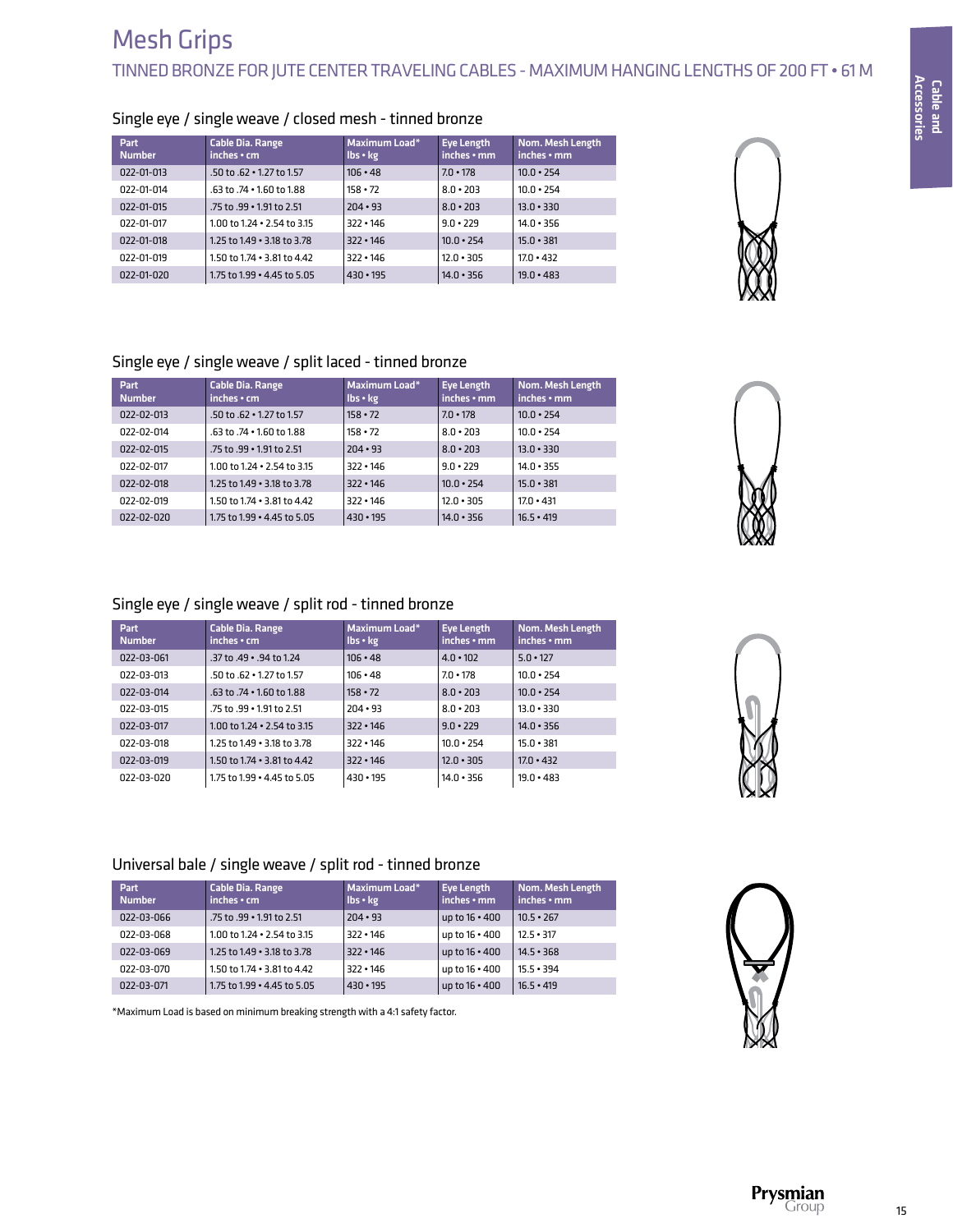# Mesh Grips

## TINNED BRONZE FOR JUTE CENTER TRAVELING CABLES - MAXIMUM HANGING LENGTHS OF 200 FT • 61 M

## Double eye / single weave / split laced- tinned bronze

| <b>Part</b><br><b>Number</b> | Cable Dia. Range<br>inches • cm       | Maximum Load*<br>lbs • kg | Eye Length<br>inches • mm | Nom. Mesh Length<br>inches • mm |
|------------------------------|---------------------------------------|---------------------------|---------------------------|---------------------------------|
| 022-02-002                   | $.63$ to $.74 \cdot 1.60$ to $1.88$   | $170 \cdot 77$            | $4.0 \cdot 102$           | $10.0 \cdot 254$                |
| 022-02-003                   | .75 to .99 • 1.91 to 2.51             | $204 \cdot 93$            | $5.5 \cdot 140$           | $13.0 \cdot 330$                |
| 022-02-005                   | $1.00$ to $1.24 \cdot 2.54$ to $3.15$ | $322 \cdot 146$           | $5.0 \cdot 127$           | $14.0 \cdot 356$                |
| 022-02-006                   | 1.25 to 1.49 . 3.18 to 3.78           | $322 \cdot 146$           | $5.0 \cdot 127$           | $15.0 \cdot 381$                |
| 022-02-007                   | 1.50 to $1.74 \cdot 3.81$ to $4.42$   | $322 \cdot 146$           | $5.0 \cdot 127$           | $17.0 \cdot 432$                |



### Double eye / single weave / split rod - tinned bronze

| Part<br><b>Number</b> | <b>Cable Dia. Range</b><br>$inches \cdot cm$ | Maximum Load*<br>$\mathsf{lbs} \cdot \mathsf{kg}$ | <b>Eve Length</b><br>inches • mm | Nom. Mesh Length<br>$inches \cdot mm$ |
|-----------------------|----------------------------------------------|---------------------------------------------------|----------------------------------|---------------------------------------|
| 022-03-001            | $.50$ to $.62 \cdot 1.27$ to $1.57$          | $158 \cdot 72$                                    | $4.0 \cdot 102$                  | $6.5 \cdot 165$                       |
| 022-03-002            | .63 to .74 • 1.60 to 1.88                    | $158 \cdot 72$                                    | $4.0 \cdot 102$                  | $8.5 \cdot 216$                       |
| 022-03-003            | .75 to .99 • 1.91 to 2.51                    | $204 \cdot 93$                                    | $5.5 \cdot 140$                  | $10.5 \cdot 267$                      |
| 022-03-005            | $1.00$ to $1.24 \cdot 2.54$ to $3.15$        | $322 \cdot 146$                                   | $5.0 \cdot 127$                  | $12.5 \cdot 317$                      |
| 022-03-006            | 1.25 to 1.49 . 3.18 to 3.78                  | $322 \cdot 146$                                   | $5.0 \cdot 127$                  | $14.5 \cdot 368$                      |
| 022-03-007            | 1.50 to 1.74 . 3.81 to 4.42                  | $322 \cdot 146$                                   | $5.0 \cdot 127$                  | $15.5 \cdot 394$                      |
| 022-03-008            | 1.75 to 1.99 • 4.45 to 5.05                  | $430 \cdot 195$                                   | $6.0 \cdot 152$                  | $16.5 \cdot 419$                      |



### Double eye / single weave / closed mesh - tinned bronze

| Part<br><b>Number</b> | <b>Cable Dia. Range</b><br>$inches \cdot cm$ | Maximum Load*<br>$\mathsf{lbs} \cdot \mathsf{kg}$ | Eye Length<br>inches • mm | Nom. Mesh Length<br>inches • mm |
|-----------------------|----------------------------------------------|---------------------------------------------------|---------------------------|---------------------------------|
| 022-01-001            | $.50$ to $.62 \cdot 1.27$ to $1.57$          | $106 \cdot 48$                                    | $4.0 \cdot 102$           | $10.0 \cdot 254$                |
| 022-01-002            | .63 to .74 • 1.60 to 1.88                    | $158 \cdot 72$                                    | $4.0 \cdot 102$           | $10.0 \cdot 254$                |
| 022-01-003            | .75 to .99 • 1.91 to 2.51                    | $204 \cdot 93$                                    | $5.5 \cdot 140$           | $12.0 \cdot 304$                |
| 022-01-005            | $1.00$ to $1.24 \cdot 2.54$ to $3.15$        | $322 \cdot 146$                                   | $5.0 \cdot 127$           | $14.0 \cdot 356$                |
| 022-01-006            | 1.25 to 1.49 . 3.18 to 3.78                  | $322 \cdot 146$                                   | $5.0 \cdot 127$           | $15.0 \cdot 381$                |
| 022-01-007            | 1.50 to 1.74 . 3.81 to 4.42                  | $322 \cdot 146$                                   | $5.0 \cdot 127$           | $17.0 \cdot 432$                |
| 022-01-008            | 1.75 to 1.99 • 4.45 to 5.05                  | $430 \cdot 195$                                   | $6.0 \cdot 152$           | $19.0 \cdot 483$                |



\*Maximum Load is based on minimum breaking strength with a 4:1 safety factor.